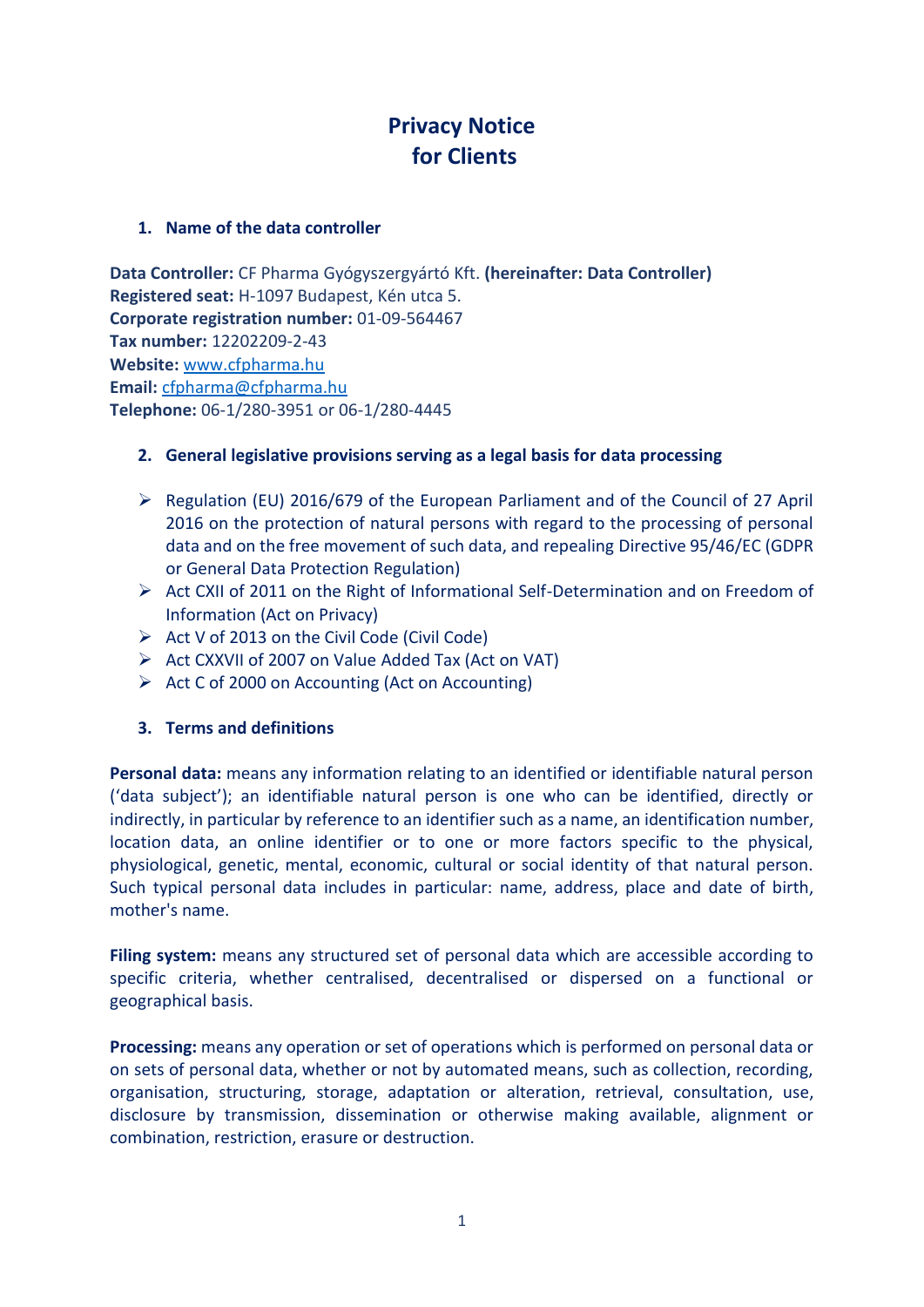**Profiling:** means any form of automated processing of personal data consisting of the use of personal data to evaluate certain personal aspects relating to a natural person, in particular to analyse or predict aspects concerning that natural person's performance at work, economic situation, health, personal preferences, interests, reliability, behaviour, location or movements.

**Pseudonymisation:** means the processing of personal data in such a manner that the personal data can no longer be attributed to a specific data subject without the use of additional information, provided that such additional information is kept separately and is subject to technical and organisational measures to ensure that the personal data are not attributed to an identified or identifiable natural person.

**Data controller:** means the natural or legal person, public authority, agency or other body which, alone or jointly with others, determines the purposes and means of the processing of personal data; where the purposes and means of such processing are determined by Union or Member State law, the controller or the specific criteria for its nomination may be provided for by Union or Member State law.

**Data processor:** means a natural or legal person, public authority, agency or other body which processes personal data on behalf of the controller.

**Recipient:** means a natural or legal person, public authority, agency or another body, to which the personal data are disclosed, whether a third party or not.

**Third party:** means a natural or legal person, public authority, agency or body other than the data subject, controller, processor and persons who, under the direct authority of the controller or processor, are authorised to process personal data.

**Consent of the data subject:** means any freely given, specific, informed and unambiguous indication of the data subject's wishes by which he or she, by a statement or by a clear affirmative action, signifies agreement to the processing of personal data relating to him or her.

**Personal data breach:** means a breach of security leading to the accidental or unlawful destruction, loss, alteration, unauthorised disclosure of, or access to, personal data transmitted, stored or otherwise processed.

**Supervisory authority:** means an independent public authority which is established by a Member State pursuant to Article 51, thus in Hungary it is the Hungarian National Authority for Data Protection and Freedom of Information (NAIH).

#### **4. Principles**

The Data Controller takes into account the following principles relating to the processing of personal data, so that personal data shall be:

a. processed lawfully, fairly and in a transparent manner in relation to the data subject ('lawfulness, fairness and transparency');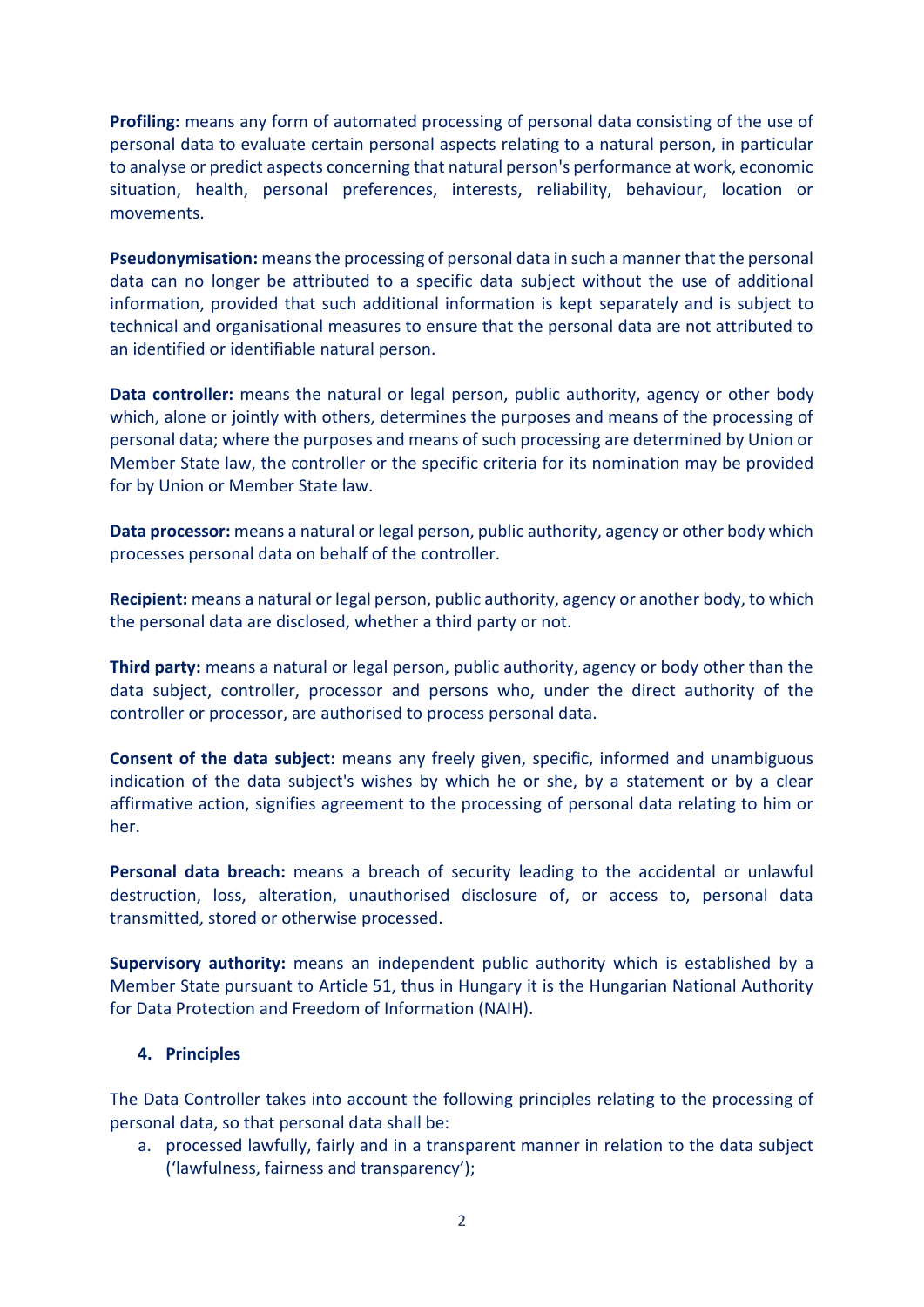- b. collected for specified, explicit and legitimate purposes and not further processed in a manner that is incompatible with those purposes; further processing for archiving purposes in the public interest, scientific or historical research purposes or statistical purposes shall, in accordance with Article 89 (1) of the GDPR, not be considered to be incompatible with the initial purposes ('purpose limitation');
- c. adequate, relevant and limited to what is necessary in relation to the purposes for which they are processed ('data minimisation');
- d. accurate and, where necessary, kept up to date; every reasonable step must be taken to ensure that personal data that are inaccurate, having regard to the purposes for which they are processed, are erased or rectified without delay ('accuracy');
- e. kept in a form which permits identification of data subjects for no longer than is necessary for the purposes for which the personal data are processed; personal data may be stored for longer periods insofar as the personal data will be processed solely for archiving purposes in the public interest, scientific or historical research purposes or statistical purposes in accordance with Article 89 (1) of the GDPR subject to implementation of the appropriate technical and organisational measures required by this Regulation in order to safeguard the rights and freedoms of the data subject ('storage limitation');
- f. processed in a manner that ensures appropriate security of the personal data, including protection against unauthorised or unlawful processing and against accidental loss, destruction or damage, using appropriate technical or organisational measures ('integrity and confidentiality');
- g. the Data Controller shall be responsible for, and be able to demonstrate compliance with, the foregoing provisions ('accountability').

## **5. Legal basis for processing**

The Data Controller will only perform the processing of personal data if at least one of the following applies:

- a. the data subject has given consent to the processing of his or her personal data for one or more specific purposes;
- b. processing is necessary for the performance of a contract to which the data subject is party or in order to take steps at the request of the data subject prior to entering into a contract;
- c. processing is necessary for compliance with a legal obligation to which the data controller is subject;
- d. processing is necessary in order to protect the vital interests of the data subject or of another natural person;
- e. processing is necessary for the performance of a task carried out in the public interest or in the exercise of official authority vested in the data controller;
- f. processing is necessary for the purposes of the legitimate interests pursued by the data controller or by a third party, except where such interests are overridden by the interests or fundamental rights and freedoms of the data subject which require protection of personal data, in particular where the data subject is a child.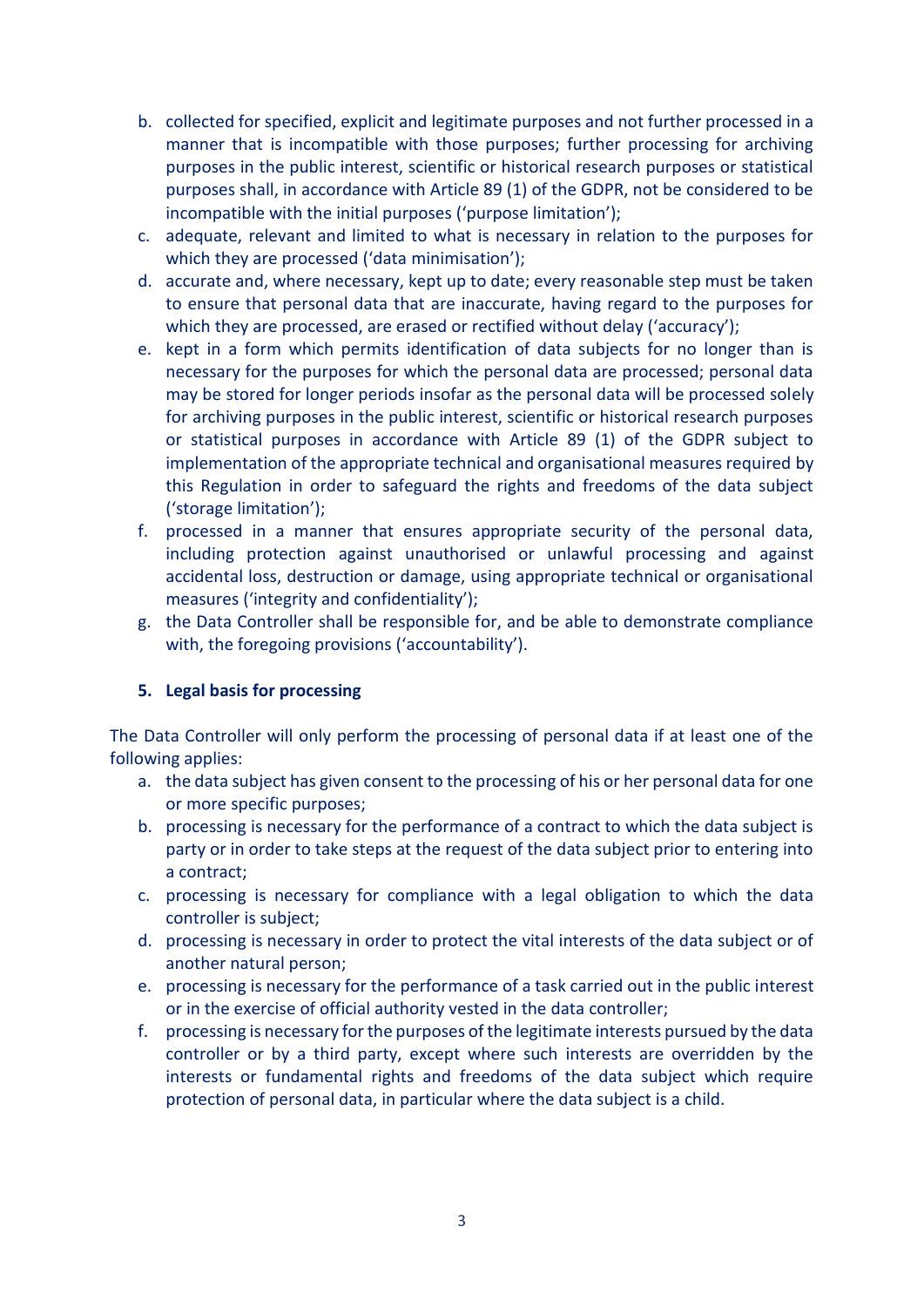#### **6. Data processing activities**

#### **a. General information provision, information request (Send message)**

| <b>Personal data processed</b>         | <b>Purpose of processing</b> |
|----------------------------------------|------------------------------|
| Data subject's name and email address, |                              |
| subject of the message                 | Information request          |

Legal basis for processing: Consent of the data subject based on Article 6 (1) a) of the **GDPR** 

Duration of data processing: until withdrawal of the data subject's consent

#### **b. Data processing related to product purchase**

| <b>Personal data processed</b>                                         | <b>Purpose of processing</b> |
|------------------------------------------------------------------------|------------------------------|
| Client's name, address, contact details, Performance of the contractor |                              |
| delivery address (if necessary)                                        | agreement                    |

Legal basis for processing: Article 6 (1) b) of the GDPR: Performance of contract and Article 6 (1) c): Civil Code

Duration of the data processing: 5 years under Section 6:22 of the Civil Code

#### **c. Data processing related to invoicing**

| Personal data processed            | <b>Purpose of processing</b> |
|------------------------------------|------------------------------|
| Client's name, address, tax number | Invoice issuing              |

Legal basis for processing: Section 159 (1) of the Act on VAT Duration of the data processing: 8 years under Section 169 (1) of the Act on Accounting

## **7. Data accessibility and data transfers**

Personal data may be accessed by the Data Controller's staff for the purpose of performing their tasks.

The Data Controller engages a Data Processor for the processing. The Data Processors do not make independent decisions, they are only entitled to proceed based on their contract concluded with the Data Controllers and the orders received. The Data Controller only engages Data Processors that implement appropriate technical and organizational measures in order to guarantee data security appropriate for the level of risk. The specific tasks and responsibilities of the Data Processor are governed by the contract concluded between the Data Controller and the Data Processor.

The Data Controller engages the following Data Processors for the processing activity:

• invoicing tasks: Progen Kft (Registered seat: H-1118 Budapest, Homonna utca 8/A.; corporate registration number: 01-09-169361)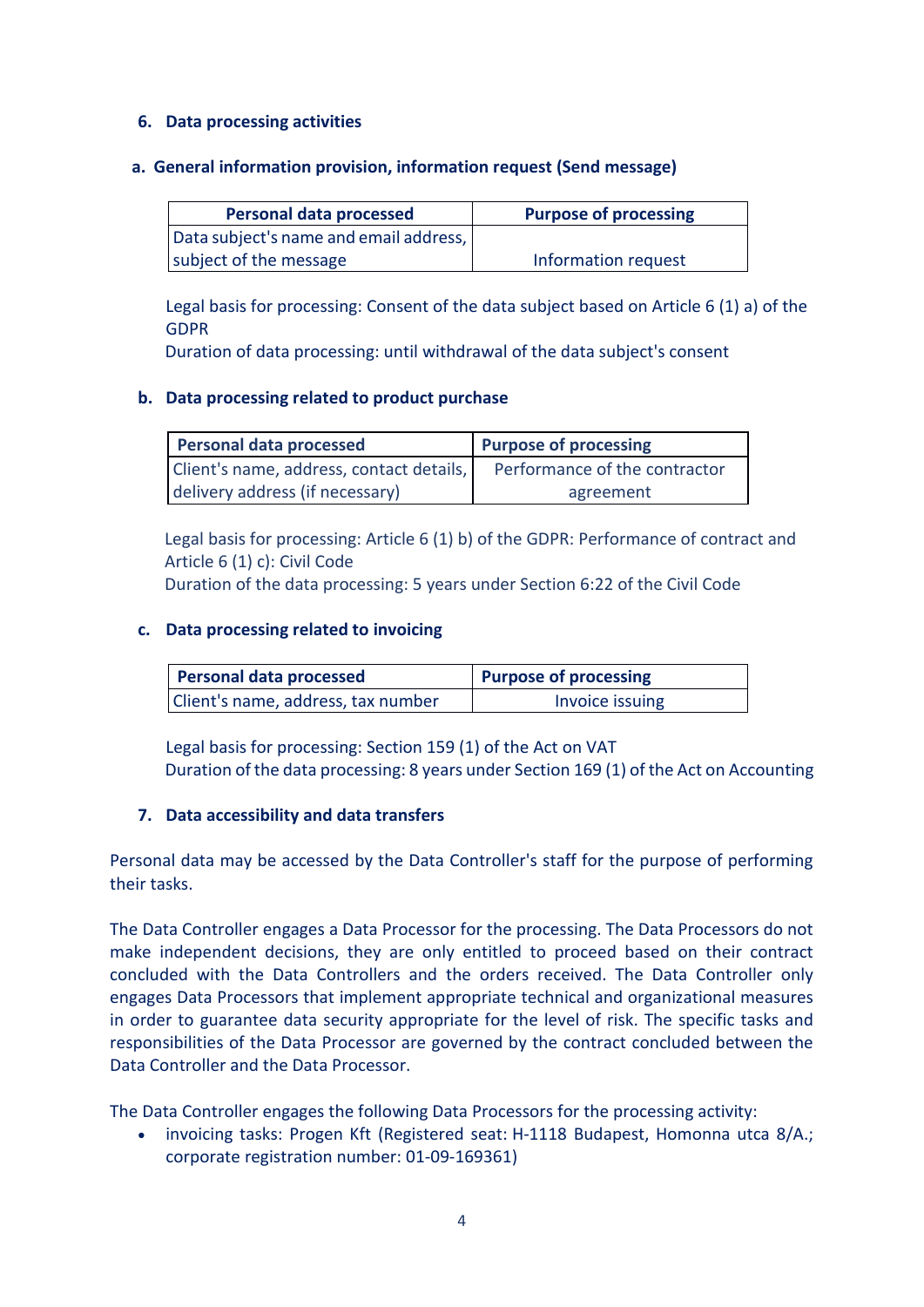- server provider: Eurosand Computer Kft (registered seat: H-1032 Budapest, Zápor utca 55.; corporate registration number: 01-09-674365)
- system administrator: Eurosand Computer Kft (registered seat: H-1032 Budapest, Zápor utca 55.; corporate registration number: 01-09-674365)

The Data Controller shall only transfer the processed personal data to an authority, court, or other public body in a manner and for the purposes specified under legislation. Under legal obligation, the data is transferred by the Data Controller to the following public authority:

• Hungarian National Tax and Customs Authority

## **8. Data security measures**

The Data Controller will store the personal data on the servers of the server provider. The Data Controller ensures by way of appropriate IT, technical and personnel measures that the processed personal data is protected against unauthorised access or alteration. Thus, for example, logs are kept about any access to the data stored in the IT system, therefore it can always be monitored what kind of personal data was accessed, who accessed the data and when.

# **9. Rights relating to data processing**

# ➢ **Right to request information**

The data subject may request information from the Data Controller in writing via the contact details provided in section 1 concerning

- what personal data,
- on what legal basis,
- for what processing purposes,
- from what sources,
- for how long are processed,
- who to, when, and based on which legislation did the Data Controller provide access to the data subject's personal data or who were they transmitted to.

The Data Controller will address the data subject's request within a month by way of a letter sent to the contact details provided by the data subject.

## ➢ **Right to rectification**

The data subject may request the rectification of personal data in writing from the Data Controller via the contact details provided under section 1 (for example when the email address or other contact details are changed). The Data Controller will address the request within a month and notify the data subject by way of a letter sent to the contact details provided by the data subject.

## ➢ **Right to erasure**

The data subject may request the erasure of his or her personal data from the Data Controller in writing via the contact details provided in section 1. The request for erasure will be rejected by the Data Controller if the Data Controller is obliged to retain the personal data under legislation. If, however, no such obligation prevails, the Data Controller will process the data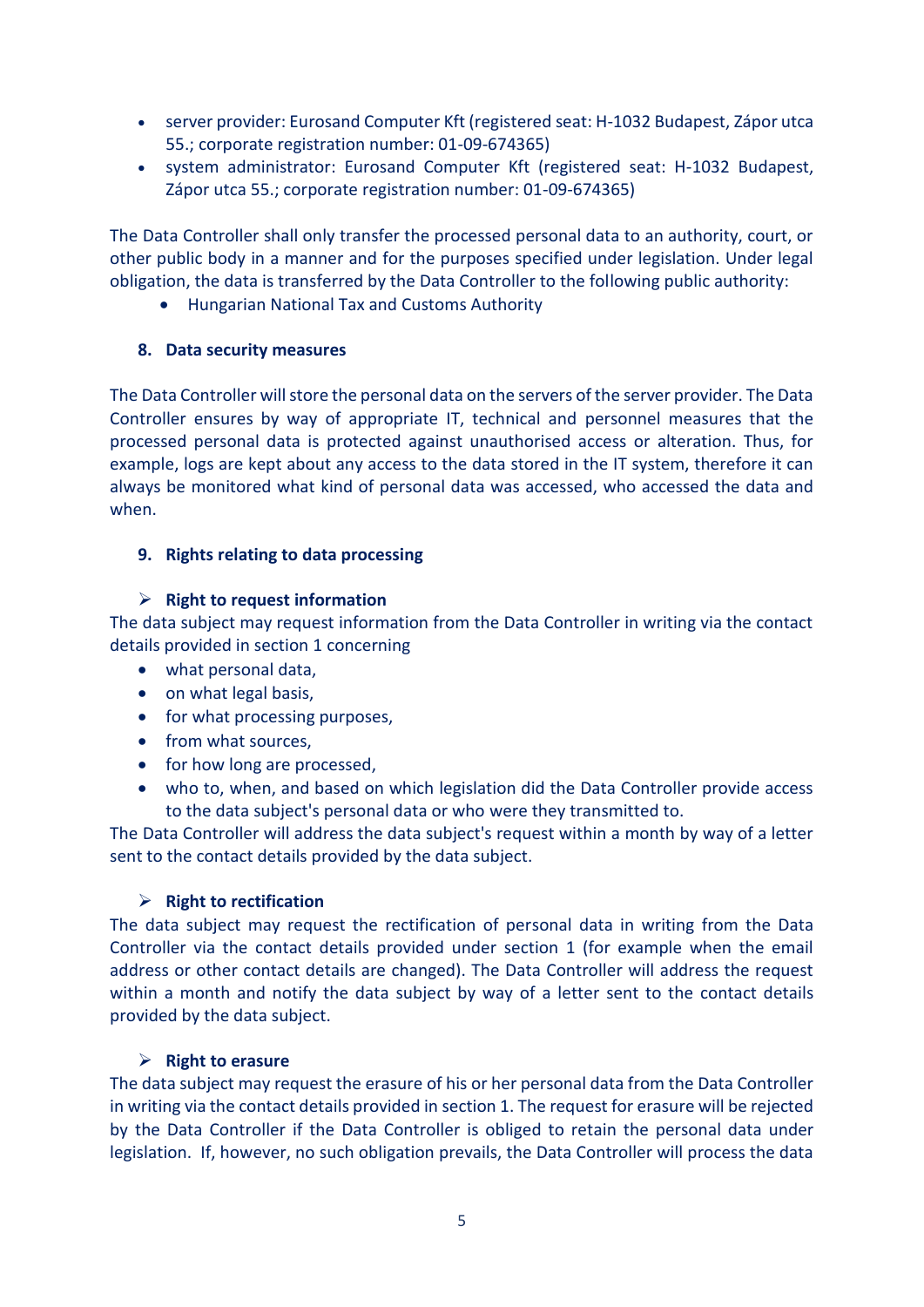subject's request within one month and send the response to the contact details provided by the data subject.

## ➢ **Right to blocking (restriction of processing)**

The data subject may request the blocking of his or her personal data from the Data Controller in writing via the contact details provided in section 1 (by clearly indicating the restricted nature of the processing and ensuring separate processing from other data). The blocking shall last as long as the the retention of data is required for the reason indicated by the data subject. Data subjects can request the blocking of their data, for example, if they think that their submission was unlawfully processed by the Data Controller, however, for the purposes of the authority or court procedure initiated by the data subject it is necessary that the submission is not erased by the Data Controller. In such cases the Data Controller will retain the personal data (for example, the given submission) until the notice of the authority or court is received, and following this the data will be deleted.

## ➢ **Right to objection**

The data subject may object to the processing of his or her personal data by the Data Controller in writing via the contact details provided in section 1, if the personal data would be transferred or used for public survey or scientific research. Therefore, the data subject may oppose to the personal data to be used for scientific research purposes without the Data Controller's consent.

#### **10. Exercising rights relating to data processing**

- $\triangleright$  the data subject can also contact the Data Controller in relation to exercising the rights to the protection of personal data, via the contact details indicated in section 1.
- $\triangleright$  in the event of breach of the data subject's right to the protection of personal data, the data subject may seek legal remedy from the following authority:

Hungarian National Authority for Data Protection and Freedom of Information (NAIH) address: Budapest, Szilágyi Erzsébet fasor 22c, 1125 postal address: 1530 Budapest, Pf.: 5. telephone: +36 (1) 391-1400 website[: www.naih.hu](http://www.naih.hu/) email: [ugyfelszolgalat@naih.hu](mailto:ugyfelszolgalat@naih.hu) 

 $\triangleright$  Engagement in legal proceedings: if the data subject experiences any unlawfulness in the processing of his or her personal data, a civil procedure can be initiated against the Data Controller. The judgement of the civil lawsuit falls under the competence of the tribunal. The lawsuit - according to the data subject's choice - can also be brought before the tribunal of the place of residence of the data subject (please find the contact details of the tribunals at the following link: [https://birosag.hu/torvenyszekek\)](https://birosag.hu/torvenyszekek)

## **11. Update and availability of the Privacy Notice**

The Data Controller reserves the right to unilaterally amend this Privacy Notice. This Notice may be amended in particular if it is required due to legislative changes, data protection authority practice, business demand or newly explored security risk. Upon request of the data